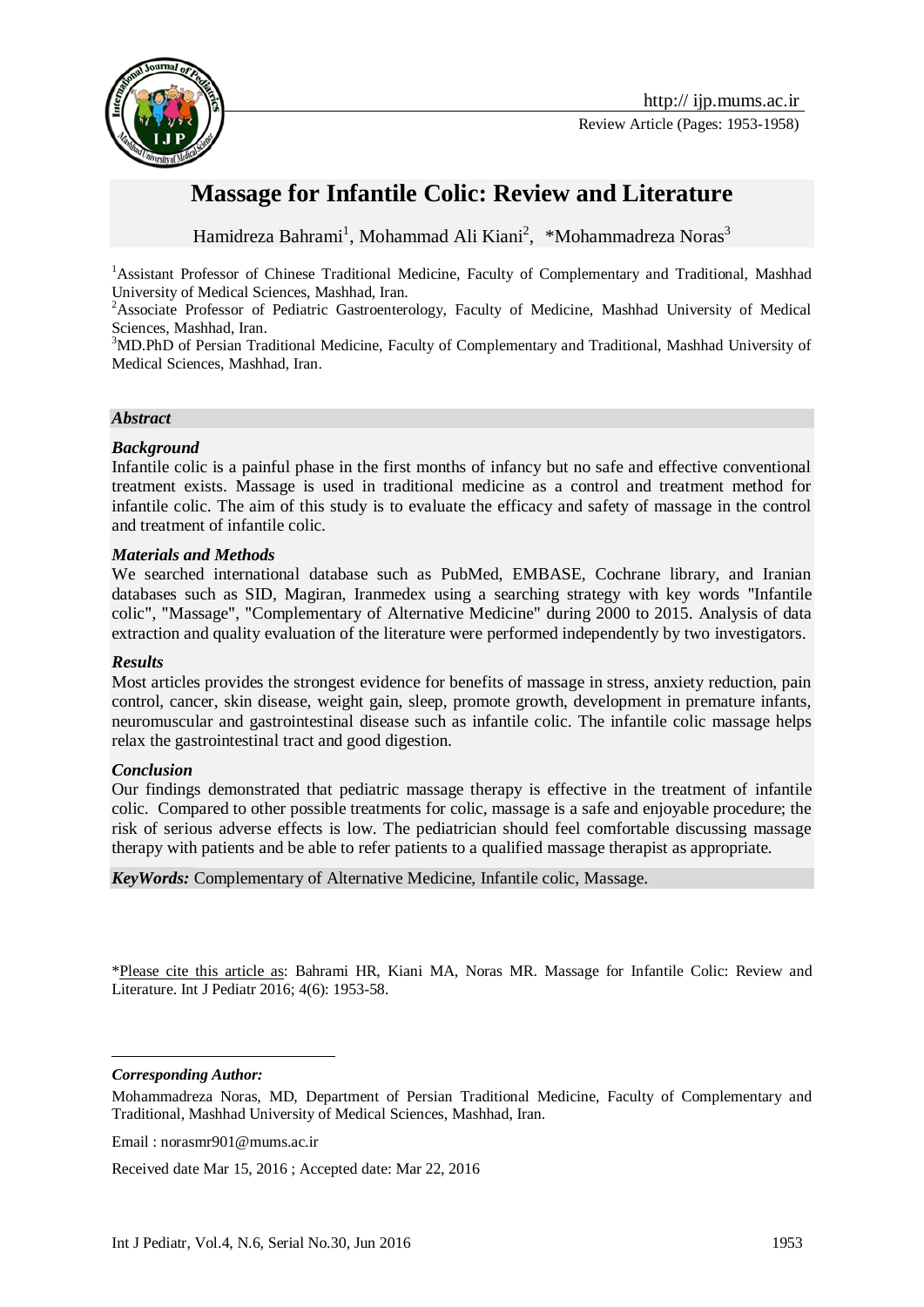### **1- INTRODUCTION**

Infantile colic is a typical pediatric disorder worldwide in approximately 20% of infants. About one in five infants develop colic in the first three months of life. Colicky babies cry hard and continuously, at about the same time each day, at least 3 days a week. Although it is considered to be a self-limiting and benign affection, it is a stressful condition for parents, also because it is frequently undervalued by physicians (1, 2). The diagnosis is mainly clinical and it is based on physical examination in order to identify signs and symptoms. A complete physical examination is essential to evaluate the correct feeding of the infant. It is necessary to look for eczema or diarrhea because they may suggest a common condition such as cow's milk proteins allergy. Biochemical and radiological exams are not indicated if there is a negative physical examination (3). Infantile colic is common, but no safe and effective conventional treatment exists. The treatment of infantile colic consists of dietary, pharmacological and behavioral

| <b>Table 1:</b> Treatment of infantile colic (4-6) |  |
|----------------------------------------------------|--|
|----------------------------------------------------|--|

interventions (**Table.1**) (4-6). For the following reasons side effects and limitation use up of conventional therapy in many patients, adverse events, high burden medication, drug interaction, long of treatment duration, nonresponsive and relapse in some patients caused those patients to utilize complementary and alternative medicines. It is essential to find a safe and effective treatment that curtails the colic period (4,6).

Baby massage has many benefits and massage therapy for newborns suggested in most of countries. Mothers have traditionally use of soft touch and pressure of the abdomen to control pain and bloating children. Massage in Iranian and China traditional, Ayurveda medicine in ancient India has a long history. Several studies on the effect of massage on pain management, stress, muscle weakness, growth children and infantile colic, reported (7,8). The aim of this study is to evaluate the efficacy and safety of infant massage in the control and treatment of infantile colic.

| <b>Conventional Treatment</b>                   | Complementary and Alternative Therapies                       |
|-------------------------------------------------|---------------------------------------------------------------|
| Pharmacological treatments,<br>$\bullet$        | Nutrition and Supplements,<br>п                               |
| Anti-cholinergic drugs,<br>٠                    | Probiotics,<br>٠<br>Herbal medicine,<br>٠<br>Homeopathy,<br>٠ |
| Antispasmodic drugs,<br>٠                       |                                                               |
|                                                 |                                                               |
| Eliminating foods that cause gas, allergy,<br>٠ | Chiropractic,<br>٠                                            |
| Dietary advices (type of nutrition),<br>٠       | Acupuncture,<br>п                                             |
| Breast-fed infants,<br>٠                        | Behavioral interventions,<br>٠                                |
| Bottle-fed infants.                             | Playing soft music,<br>٠                                      |
|                                                 | Warm baths,<br>٠                                              |
|                                                 | Aromatherapy.<br>٠                                            |

### **2- MATERIALS AND METHODS**

PubMed, Google scholar, EMBASE, Cochrane library, Scopus and Iranian databases such as SID, Magiran, Iranmedex, Irandoc were thoroughly searched to find articles in which infantile colic. Literature search was performed in these databases to find articles in English and Persian language, using the key words, "Infantile colic" and "Massage" and "Complementary and Alternative Therapies" in the title, keywords, and abstracts in February 2015 by two independent reviewers. Relevant articles with the following search terms (Infantile colic) AND (Massage) were selected and used for data extraction. Articles were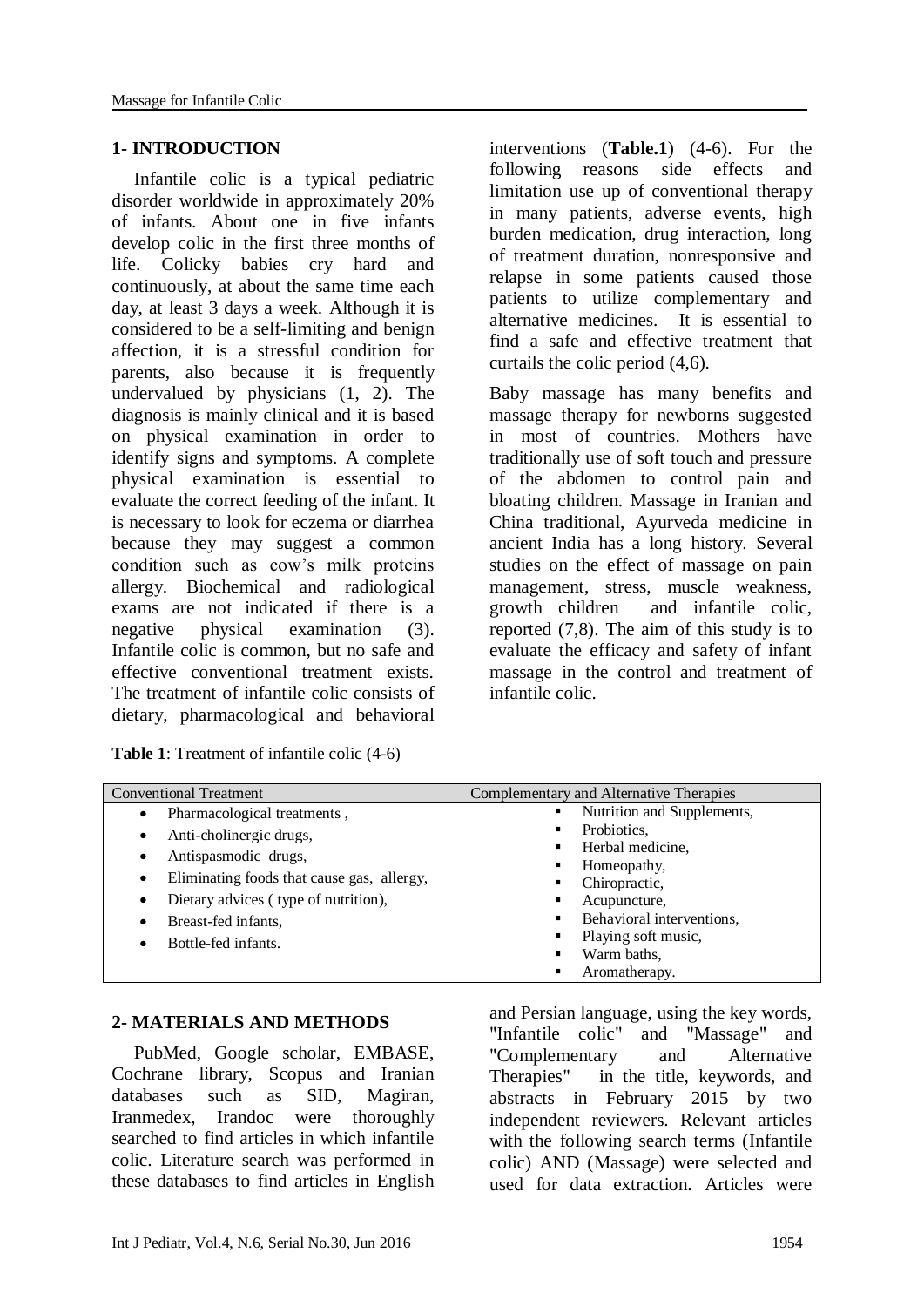excluded if they were unrelated to the purpose of the study. Reference lists of articles were searched also include other related articles and to minimize the possibility of bias or any other information.

### **2-1. Study selection**

There was no time limitation for the included articles. Various types of the articles were included in this literature review. Inclusion criteria were documents in which the Complementary and Alternative Therapies (CAM) were studied in infantile colic. Duplicated and irrelevant papers were excluded in the first step by reviewing the title, keywords, and abstract of papers. Papers were also excluded if colic had been evaluated in adult patients.

## **2-2. Data synthesis**

Data including the name of first author, country of origin, publication date, study design, and concluded results were extracted based on the main purpose of this study. All available data including total number of participants, demographic data, and biochemical markers were obtained as possible. Data were categorized based on the results reporting the association between massage in children. All processes of data extraction and study selection were based on the recommendation of PRISMA 2009 checklist (9).

# **3- RESULTS**

The etiology of infantile colic is unknown and considered multi-factorial (1). Possible mechanisms include physiological factors such as painful intestinal contractions, altered gut motility, immaturity of gut function, lactose intolerance, food hypersensitivity, altered intestinal flora and gas, gut microbiota, psychological factors like inadequate mother – child interaction, anxiety, and infant temperament. Even though investigations on treatments for infantile colic are proceeding (e.g. reassurance, education, dietary, pharmacological, etc.), the effectiveness of many of these is low and not safe (2, 3). Recently, the research for a new therapeutic approach to infantile colic has been tried.

Some researchers report that there is some evidence of benefits complementary and alternative therapies in pediatric disease (7,8). The prevalence of CAM using among children varies between 9% and 70% depending on the definition of CAM, kind of disease, such as chronic illness as cancer, juvenile rheumatoid arthritis, asthma and inflammatory bowel disease (4). Massage is used in CAM as a control and treatment option for infantile colic. Massage is an original traditional treatment method used by trained practitioners in Iranian and Chinese medicine (9). Massage can include a broad diversity of styles and approaches or by a modern Western Medical view, where massage can be described as "sensory stimulation of the nervous system" (10- 12). Some research suggests that "massage" may help reduce symptoms of colic (4, 5, 8).

A study by Ferber et.al supported the effects of massage on colicky infants (13). In one study, infants who received an aromatherapy abdominal massage using lavender oil had fewer colicky symptoms compared to those who didn't receive a massage (14). Two controlled trials of children with infantile colic treated with massage have been published. Both studies concluded that massage significantly reduced crying and pain-related behavior without noticeable adverse effects (14, 15). Another randomized-controlled study involved 175 infants in Turkey, reported significant reduction in crying hours per day in massage group (16). Results of Anderson et al. (2000) in showed a significant improvement in the eczema of children following massage therapy (11).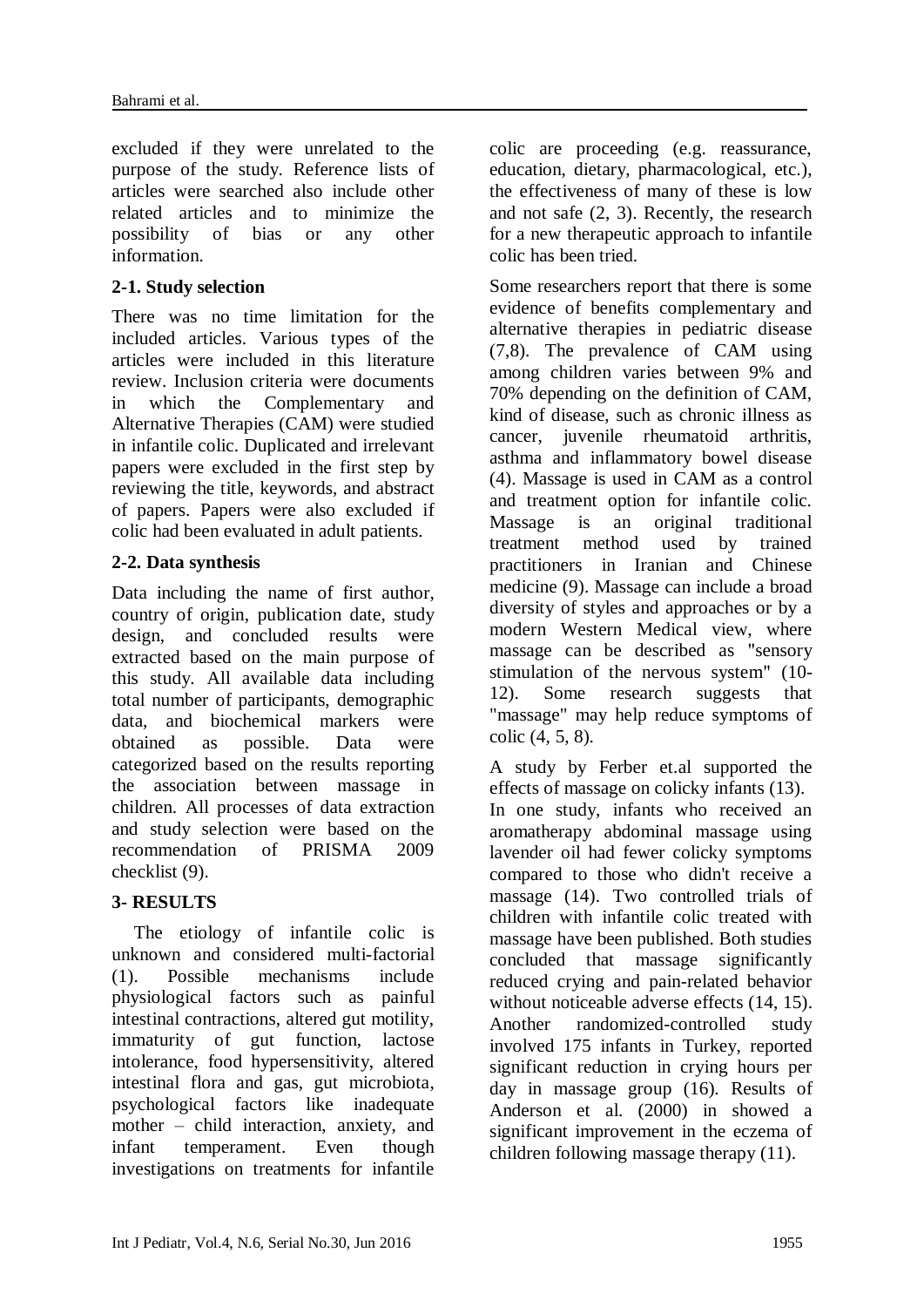Dobson et al., in a review study identified six studies with 325 infants. Of the six included studies, five were suggestive of a beneficial effect and one found no evidence that manipulative therapies had any beneficial effect on the natural course of infantile colic. Five studies measured daily hours of crying and these data were combined, suggesting that manipulative therapies had a significant effect on infant colic - reducing average crying time by one hour and 12 minutes per day. At the end they reported that, there are inadequate data to reach any definitive conclusions about the safety of these interventions (17). The results of nine studies suggest that infant massage has no effect on growth, but provides some evidence suggestive of improved mother-infant interaction, sleep and relaxation, reduced crying and a beneficial impact on a number of hormones controlling stress, and data from the 13 studies regarded to be at high risk of bias show uniformly significant benefits on growth, sleep, crying and bilirubin levels (18).

The study by Ferber et al. with 57 infants that massage therapy by mothers was compared to a control group. Over the 10 day study period, the treatment groups gained significantly more weight compared to the control group. They suggested that Infant massages by mothers are able to achieve the treatment within the neonatal intensive care unit (19).

Field et al., reported the massage period the children, improved clinical condition including less redness, scaling, excoriation, and pruritus in skin disease (20). The clinical study in Iran reported that massage therapy could improve the sleep behaviors, weight gain and also length in infants. These positive effects on growth of infants may result from augmented of growth hormone release due to an increment in duration of the infant's night sleep (21).

Huhtala et al., to evaluate the effectiveness of infant massage compared with that of a crib vibrator in the treatment of infantile colic, they did randomized, controlled trial with 58 infants for 4-week. Results of two methods were similar. 93% t of the parents in both groups reported that colic symptoms decreased over the 3-week intervention (61% in the massage group and 63% of in the crib vibrator group). There were no reports of serious side effects from massage (22).

## **4- DISCUSSION**

Massage is an effective method of relaxation and therapy, and one of the most popular methods of alternative medicine in the world. Massage consists of a series of hand gestures and skills on a regular basis and certain body tissues to influence the nervous system, muscle, skin, joints and blood circulation done. Today, massage is accepted in all medical schools. Infant massage is increasingly being used in the health system for low-risk babies, primary care and treatment of disease. Most articles provides the strongest evidence for benefits of massage in stress, anxiety reduction, pain control , cancer, skin disease, weight gain, sleep, promote growth, development in premature infants, neuromuscular and gastrointestinal disease. Although the level of evidence is different, however, anxiety reduction has shown the strongest effect.

Many researchers are trying to understand the mechanism of massage in control disease. The researchers proposed that massage therapy stimulated melatonin secretion and rest-activity rhythms in infants. The colic massage helps relax the gastrointestinal tract and good digestion, may help calm the baby or reduce gas and it can bring comfort to the organs that are connected to the stomach and gastrointestinal tract, and May help helped relax infants and urge them to sleep  $(23-25)$ .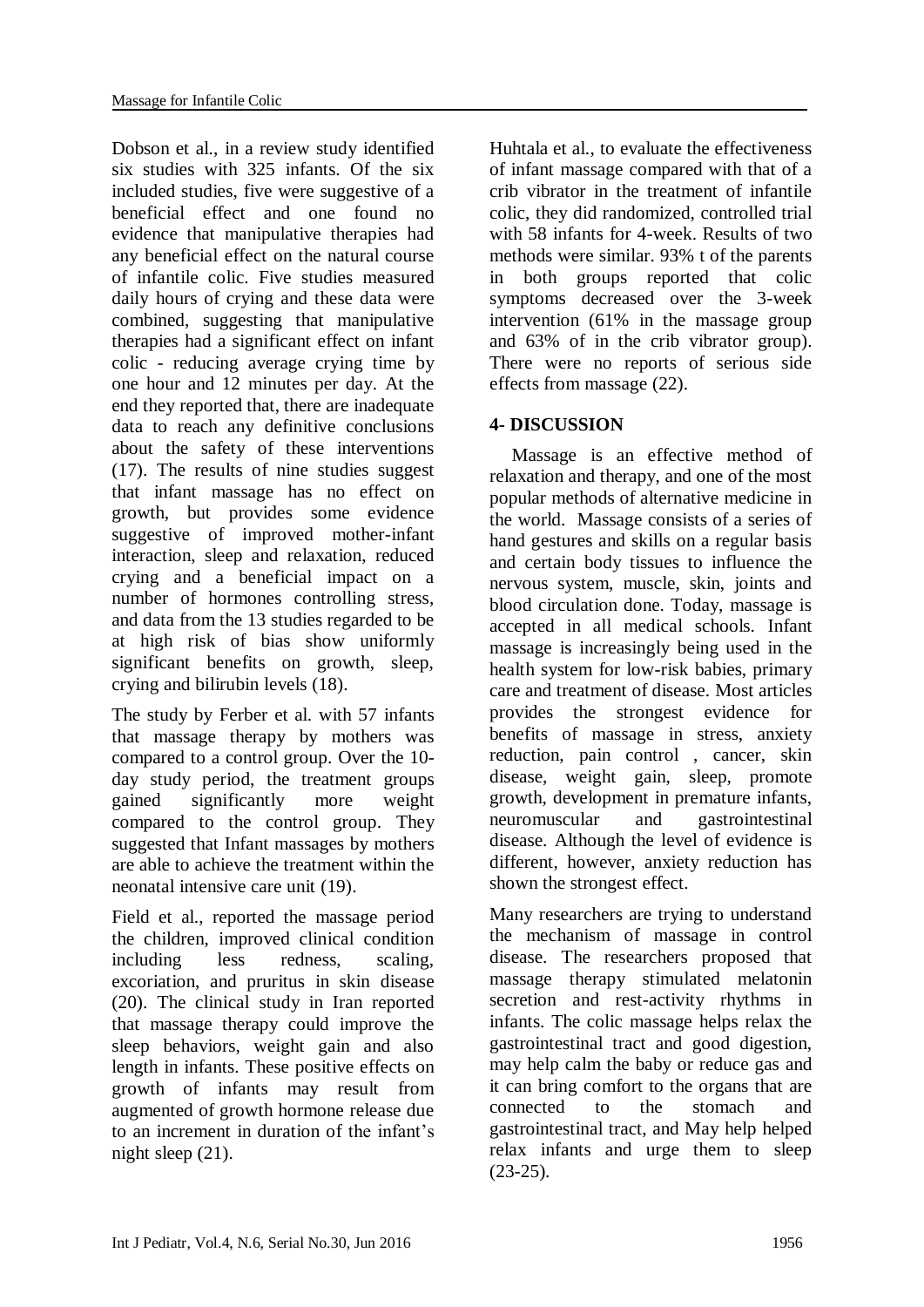Massage therapy seem it works similar parasympathetic effects (26), psychological mechanisms, improves hypothalamus-pituitary-adrenocortical axis function, and may improve organ function (26, 27).

### **5. CONCLUSION**

Our findings demonstrated that pediatric massage therapy is effective in the treatment of colic. Compared to other possible treatments for colic, massage is a safe and enjoyable procedure; the risk of serious adverse effects is low. The pediatrician should feel comfortable discussing massage therapy with patients and be able to refer patients to a qualified massage therapist as appropriate.

#### **6- CONFLICT OF INTEREST**

 The authors had not any financial or personal relationships with other people or organizations during the study. So there was no conflict of interests in this article.

### **7- REFERENCES**

1. Gelfand AA. Infant Colic. Seminars in pediatric neurology 2016; 23(1):79-82.

2. Roberts DM, Ostapchuk M, O'Brien JG. Infantile colic. American family physician 2004;70(4):735-40.

3. Johnson JD, Cocker K, Chang E. Infantile Colic: Recognition and Treatment. American family physician 2015; 92(7):577-82.

4. Dolceamore TR, Altomare F, Zurlo F, Miniero R. Use of alternative-complementarymedicine (CAM) in Calabrian children. Italian journal of pediatrics 2012; 38:70.

5. Perry R, Hunt K, Ernst E. Nutritional supplements and other complementary medicines for infantile colic: a systematic review. Pediatrics 2011;127(4):720-33.

6. Bahrami HR, Noras MR, Saeidi M. Acupuncture Use in Pediatric Disease: A Short Review. International Journal of Pediatrics 2014; 2(3-2):69-72.

7. Rosen LD, Bukutu C, Le C, Shamseer L, Vohra S. Complementary, holistic, and integrative medicine: colic. Pediatrics in review / American Academy of Pediatrics 2007;28(10):381-5. PubMed PMID: 17908860. Epub 2007/10/03. eng.

8. Noras MR, Yousefi M, Kiani MA. Complementary and Alternative Medicine (CAM) Use in Pediatric Disease: A Short Review. International Journal of Pediatrics 2013; 1(2):45-9.

9. Liberati A, Altman DG, Tetzlaff J, Mulrow C, Gøtzsche P, Ioannidis J, et al. The PRISMA statement for reporting systematic reviews and meta-analyses of studies that evaluate health care interventions:explanation and elaboration. Annals Intern Med 2009; 151: W-65-W-94.

10. Jladt A M, Atarzadeh F, Chrome M, nimroze M, Survey of Iranian physicians about "Dlk" in his book "tohfe-e Saadie» . Quarterly History of Medicine 2012;5(14): 50-64.

11. Anderson C, Lis-Balchin M, Kirk-Smith M. Evaluation of massage with essential oils on childhood atopic eczema. Phytother Res. 2000; 14(6):452-6.

12. Beider S, Mahrer NE, Gold JI. Pediatric massage therapy: an overview for clinicians. Pediatric clinics of North America 2007; 54(6):1025-41.

13. Ferber SG, Laudon M, Kuint J, Weller A, Zisapel N. Massage therapy by mothers enhances the adjustment of circadian rhythms to the nocturnal period in full-term infants. Journal of Developmental & Behavioral Pediatrics 2002: 23(6):410-15.

14. Cetinkaya B, Basbakkal Z. The effectiveness of aromatherapy massage using lavender oil as a treatment for infantile colic. International journal of nursing practice 2012; 18(2):164-9.

15. Arikan D, Alp H, Gozum S, Orbak Z, Cifci EK. Effectiveness of massage, sucrose solution, herbal tea or hydrolysed formula in the treatment of infantile colic. Journal of clinical nursing 2008 ;17(13):1754-61.

16. Dobson D, Lucassen PL, Miller JJ, Vlieger AM, Prescott P, Lewith G. Manipulative therapies for infantile colic. The Cochrane